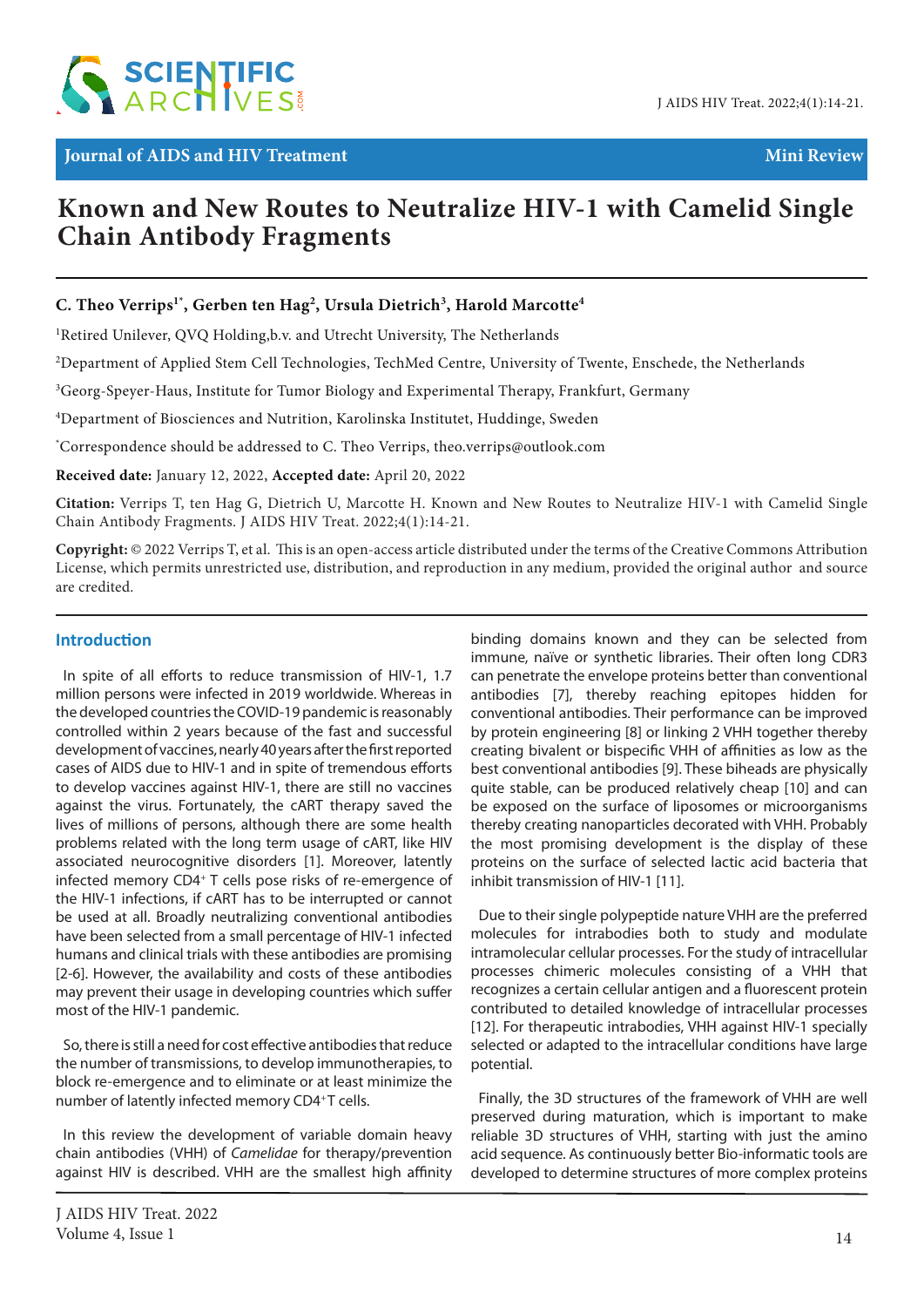

HIV-1 to CD4bs is occupied by CDR3 of VHH J3 as shown by co-structure determination and mutational studies. Moreover, J3 hardly interacts with the amino acids on the periphery of CD4bs. Often these amino acids are prone to mutations. JM4 interacts with part of the CD4bs, the co-receptor side and V3 loop [18]; 1B5 interacts with the coreceptor [9,13], 1F10 interacts with the V3 loop; and 2E7 with the heptad peptide [9,13]. Based on the structure of VHH 5, and the tomographic studies [20], the epitope of VHH5 has been determined. Using I-TASSER and HADDOCK the interaction of 41Q2 with the same envelope protein has been determined (Supplementary Figures 2A and 2B).

on this basis and interactions between antibodies and their cognate antigens, protein engineering will become even more important as it is today. The single polypeptide nature of VHH, combined with the rather conserved frameworks of VHH, the canonical folds of CDR1 and 2 will enable the design of superior VHH.

## **VHH as Microbicides**

A remarkable high number of neutralizing VHH can be selected from phage libraries constructed from mRNA of lymphocytes obtained after long lasting immunizations with different immunogens. Strokappe [9,13] described that two of such immunizations resulted in the selection of about 100 quite different VHH, encoded by all 4 groups of V-genes [14,15]. These VHH recognize at least 5 different epitopes on the HIV-1 envelope protein (Figure 1), of which 46% percent were neutralizing and 11% can be considered as broadly Neutralizing VHH (bNVHH, defined here as >75% neutralization of Clades A, B, C and Tier 1 and 2). After the first selection of HIV-1 neutralizing VHH [16], more groups have selected VHH against at least 5 different epitopes on the gp140 envelope protein of HIV-1 [17-20] (Table 1). VHH and complexes of VHH/cognate antigens crystallize often

quite well enabling determination of their 3D structure, whereas with cryo-EM even for difficult antigens like GPCR, 3D structures have been determined using VHH [21]. More than two dozens of 3D structures of VHH have been determined as well as structures of HIV-1 gp120 and gp140 envelope proteins. These structures enable rather precise location of the VHH on their cognate epitopes. From these studies it became clear that some of the broadest neutralizing VHH recognize nearly the complete CD4bs without interaction with amino acids on the periphery of the CD4bs (Figure 2). More recently, 3D structures of VHH/HIV-1 antigens have been determined. Such studies showed that VHH 2E7 recognizes a linear epitope (res. 582-594 of envelope protein) using mainly CDR3 and a framework residue for the interaction [9], whereas VHH JM4 recognizes a conformational epitope consisting of CD4bs (a.a. 369, 372, 386 interact with CDR3), V3 loop (a.a. 324, 325, 327 interact with CDR2) and bridging sheet (a.a. 422, 425, 434 interact with CDR1 and CDR3) [18]. This clearly shows that with proper immunization and selection protocols a large diversity of HIV-1 neutralizing VHH can be generated and selected. Moreover, it has been shown that bi-specific VHH have even broader neutralization properties and bind epitopes on the envelope protein of HIV-1 with high affinity [9]. Based on their structure and the fact that they do recognize different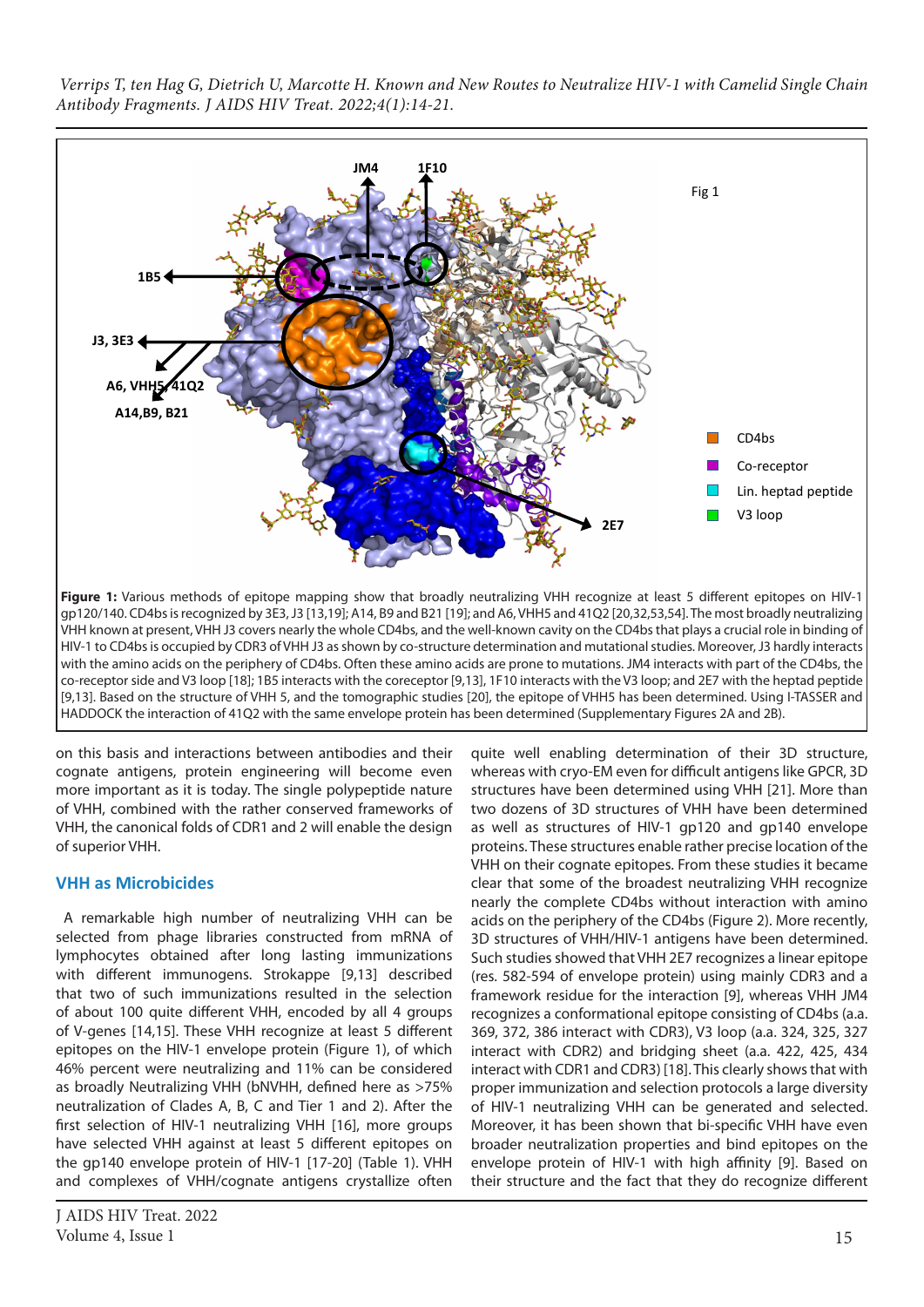| <b>Table 1:</b> Broadly neutralizing VHH (>75 % of neutralization of different clades and tiers) <sup>a</sup> . |                       |                                                                 |
|-----------------------------------------------------------------------------------------------------------------|-----------------------|-----------------------------------------------------------------|
| Code VHH                                                                                                        | Epitope <sup>c</sup>  | Characteristics                                                 |
| J3 [9,13,19]                                                                                                    | CD4 <sub>bs</sub>     | 96% nearly perfect overlap with HIV binding to CD4              |
| 3E3 [13,19]                                                                                                     | CD4 <sub>bs</sub>     | 95% nearly perfect overlap with HIV binding to CD4              |
| A6, VHH 5 [20, 32]                                                                                              | CD <sub>4</sub> bs    | Highly functional when displayed on LAB [32]                    |
| JM 4 [17,18] <sup>b</sup>                                                                                       | CD4bs and co-receptor | 3D structure with gp120 determined [18]                         |
| 2E7 [9,13]                                                                                                      | gp41 heptad repeat    | >80%; 3D structure with epitope determined [9]                  |
| 41Q2 [53, 54]                                                                                                   | CD4bs                 | The broadest neutralizing VHH selected from dromedaries library |

<sup>a</sup> The neutralization breadth has been determined on different pseudoviruses of subtypes A, B and C and of Tiers 1 and 2.

b JM4 even neutralizes pseudoviruses resistant to broadly neutralizing mAb VCR01, PG9 and PGT128 [18].

c VHH have also been selected against the co-receptors CXCR4 [52], however they do not have the neutralization breadth of the above given VHH.



**Figure 2: A.** Comparison of binding of free VHH J3 and VHH J3 covalently coupled to anchors that ensures exposure of VHH J3 on the surface of a liposome. **B.** Comparison of neutralization of free J3 and liposome exposed J3.

epitopes, it can be expected that biheads of JM4-2E7, A6-2E7 and 41Q2-2E7 will cover nearly all HIV-1 strains and may be excellent neutralizers in a cost-effective microbicide.

Shortly after the first results of neutralization of HIV-1 with VHH became available, protection against transmission of HIV-1 by gels containing the reverse transcriptase inhibitor (Tenofovir) were published, showing that microbicides can be effective [22]. It has been determined that VHH present in gels in vaginal rings release active VHH during about 2 weeks. Moreover, these VHH can efficiently pass the epithelial

barrier [23], which showed that indeed the small size of these molecules has a significant advantage over conventional antibodies to neutralize HIV-1.

To test this, one of the broadest VHH, J3 (coverage >96 %) described until now [9,13,16,19] was produced in a semi-industrial yeast fermentation process that showed that production of this VHH was economically feasible [10]. Subsequently, this VHH was used in a small macaque challenge test by the group of R. LeGrand at CEA, Paris. The results were promising. Eight macaques that were treated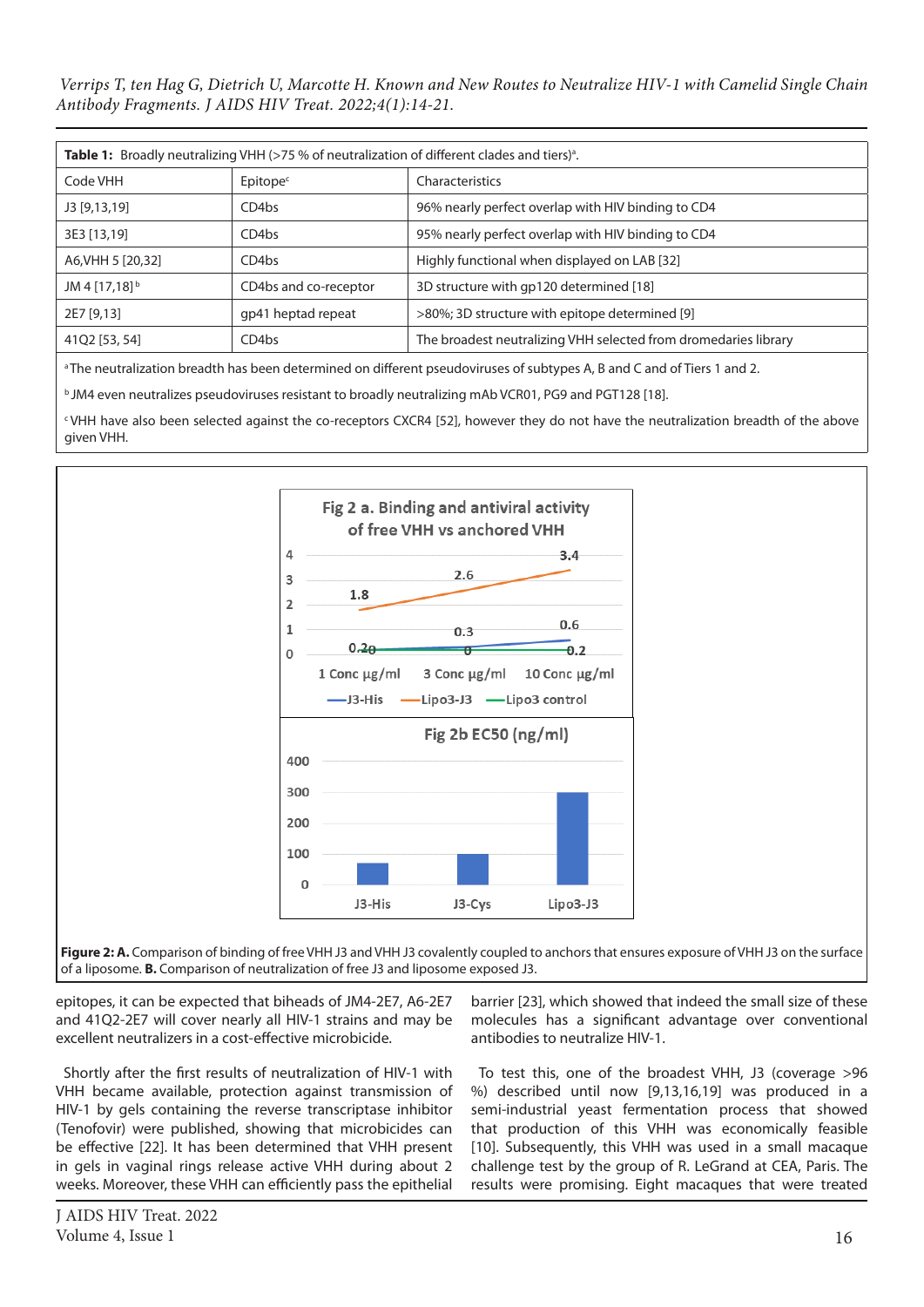with a gel containing VHH J3 remained non- infected during the ten weeks of trial, whereas six of the eight macaques treated with the same gel without VHH J3 became infected. In lymph node samples from non-infected macaques, the viral DNA copy number remained below detection level (10 copies/million cells) [24]. However, the stability of VHH in these gels or the release of VHH from the vaginal ring were still not optimal for a low-cost product, so either better delivery systems should be developed and/or the production process has to become cheaper. An alternative approach can be the display of VHH on biological or chemical nanoparticles. One of the approaches to improve display and thereby functionality was the integration of anchored VHH into liposomes. As it can be seen from Figure 2, this resulted in better binding to gp140CN52 and neutralization was shown using TZM-bl cells. By loading these liposomes with the reverse transcriptase inhibitor dapivirine, a potent microbicide was generated [25]. However, the production of such decorated and filled liposomes at low cost will be a challenge.

Lactic acid bacteria, mainly *Lactobacillus* spp., are commensals in the human vagina [26] and have at least two properties that contribute to the reduction of transmission of HIV-1, notably they create a low pH and form an additional layer on the mucosal layer thereby creating a larger physical barrier [27]. Moreover, certain lactic acid bacteria produce antiinflammatory molecules that result in lower HIV transmission [28]. Consequently, research had been carried out to select health promoting lactic acid bacteria, even taking ethnical and regional differences into account [29]. Early in the development of VHH as therapeutic agents, an EU project team advocated the development of lactic acid bacteria as producer of single domain antibodies against pathogens in the G/I tract [11]. Already in 2006, Pant et al. reported that such a system provided protection against rotavirus [30]. For the development of this route, lactic acid bacteria, which have the General Recognized As Safe (GRAS) status, have been selected that are adapted to the conditions of the G/I tract or the vagina.

Two delivery modes can be designed using lactobacilli. Either the metabolically active lactobacilli secrete VHH continuously or they carry VHH as immobilized binding entities on their surfaces. As shown for the neutralization of *C. difficile* tox B, the latter mode may probably be more effective [31]. Subsequently, similar systems have been developed for HIV. Recently a study was published to show the potential of lactobacilli decorated with VHH to reduce transmission [32]. From a phage library constructed after immunization of dromedaries, potent VHH targeting the envelope protein have been selected, with VHH A6 as best performer [20], although later on from the same library VHH 41Q2 has been selected that is even a broader neutralizer and for most pseudoviruses tested, more effective (Supplementary Figures 2A and 2B). All the selected VHH from the library derived from immunization of dromedaries have -besides the normal Cys22-Cys92 bridgea second Cys33-CysCDR3 bridge that creates a cavity in the

CDR3 loop. Such cavities are often present in VHH generated by dromedaries and camels, whereas only one of the 4 groups of V-genes encoding VHH of Llamas and alpacas have often an additional Cys50-CysCDR3 when produced in eukaryotic cells. However, prokaryotes like lactic acid bacteria do not have the sophisticated ER folding machinery of eukaryotes. Statistically there are 6 options for S-S bridge formation in lactic acid bacteria that may result in incorrect folding of these VHH in lactic acid bacteria. However, VHH A6 has been expressed quite well either as free VHH or as VHH genetically coupled to cell wall proteins of *Lactobacillus rhamnosus,*  previously isolated from the vagina. In an infectivity depletion test using 8 pseudovirus subtypes of clade B and C of tiers 1B and 2, the half maximum inhibitory concentrations (IOD $_{50}$ ) of the decorated LAB were between 0,27 and 2,54 (equivalent to 0,08 and 0,8 nmol VHH) showing once more the potential of this approach. The inhibitory values are comparable to those of the free VHH A6. Moreover, *E. coli* produced soluble VHH A6 protected nine out of 9 humanized mice, whereas when treated with PBS or a control VHH, five out of 9 mice were infected [32]. As most VHH genes encoding anti HIV VHH are selected from Llamas and alpacas, it is worth to discuss another aspect of the anti HIV VHH raised in dromedaries. Due to the presence of a double S-S bridge there is a cavity in CDRs, but simultaneously the adjacent amino acids are more exposed. This has significant consequences on neutralization as shown by Dietrich's group [32]. Two VHH (encoded VHH5 and 41Q2) are over 96% identical, but differ in a mutation in CDR3, notably amino acid sequence CGGLDD (VHH5) is replaced by CGGLHD (41Q2). Detailed 3D modelling showed a clear difference between the two paratopes, resulting in a much stronger electrostatic interaction of the CDR3 loop of 41Q2 with the envelope protein (Supplementary file). This resulted in a much more powerful neutralization compared to VHH5 (Table S1, Supplementary file). With the advent of much better modelling tools, more precise determination of the epitope/paratope interactions will be possible and consequently more rational design of VHH with improved binding and neutralization capacities (Supplementary file).

## **Anti HIV-1 VHH as Intrabodies**

Already decades ago, scientists tried to modulate cellular processes with (fragments of) antibodies, with limited success. Aggregation of the single domain intrabody (scFv) was one of the main problems [33,34]. Nevertheless, intrabodies against a large number of mammalian and plant viruses have been developed that often function quite well (Table S2, Supplementary file). As VHH are single chain proteins, their genes are much simpler to integrate into vectors or genomes of mammalian, insect and plant cells. Moreover, VHH are less prone for aggregation as they do not have the rather hydrophobic interface for VH VL interaction present in scFv which have often been used as intrabody (Table S2, Supplementary file). Consequently, VHH sometimes also equipped with NLS sequences have been expressed intracellularly. In spite that the redox potential in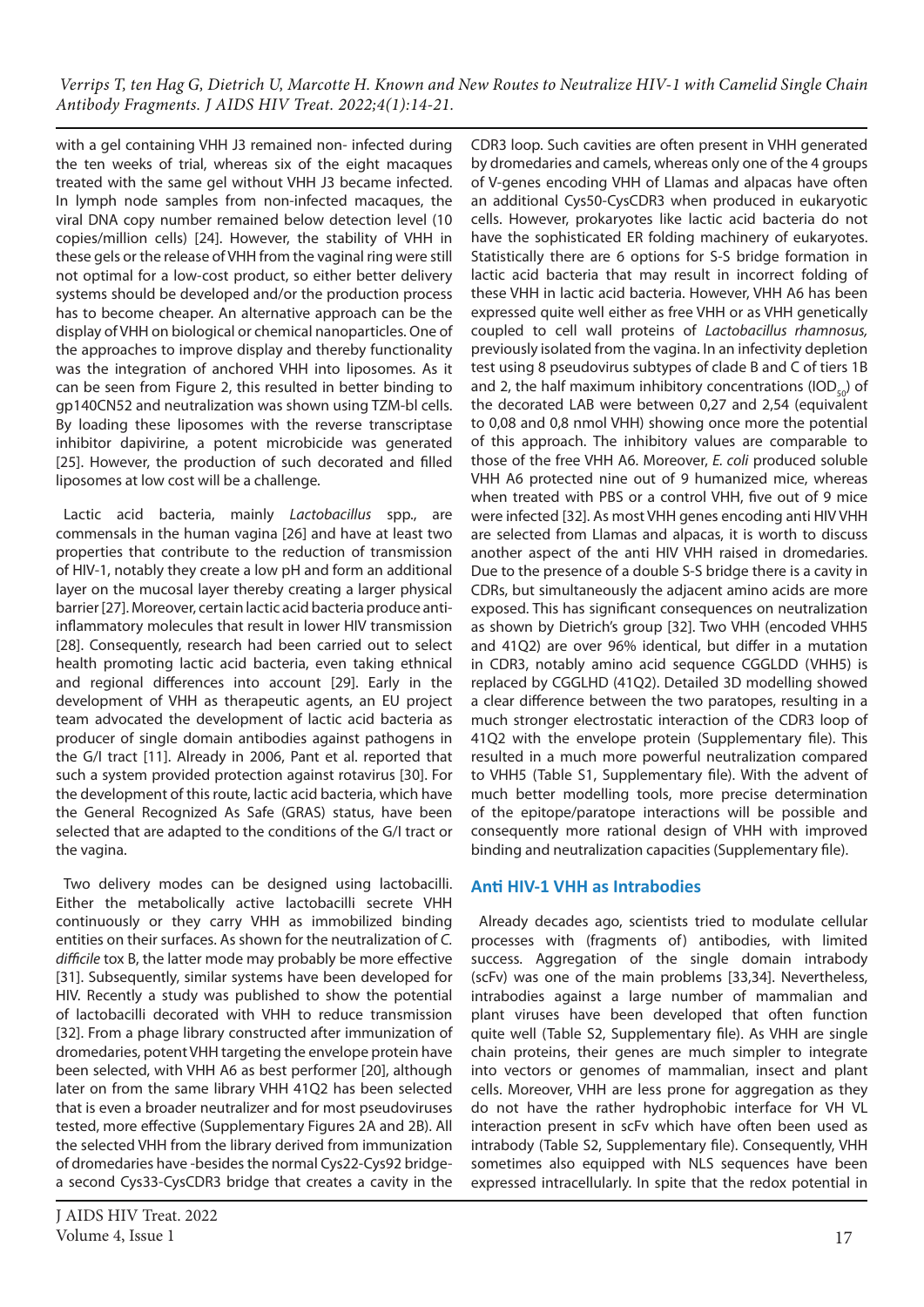the cytoplasm is not optimal for the formation of S-S bridges, the formation of which provides stability of VHH [35,36] the folding of VHH in cells was often correct, may be due to induced folding of the VHH by its cognate antigen. Moreover effective procedures have been developed to select from large libraries of VHH that recognize an intracellular antigen, those VHH that proved to be functional intrabodies [35,36]. An elegant example of such approach is the yeast two hybrid system enabling the selection of VHH that recognize Vpr of HIV-1 and interfere with its localization to the nucleus [37]. Further work resulted in the development of a protein engineering approach to convert single domain antibodies derived from conventional antibodies that aggregate in the cytoplasm into stable single domain functional antibodies [38]. Protein engineering methods were applied to VHH in order to ensure that intrabodies have the optimal hydrophobic core and the correct intramolecular electrostatic interaction between the β strands covering the hydrophobic core [39]. Moreover VHH have to be modified to ensure that the pI is just below the pH of the cytoplasm [38].

Also intrabodies based on VHH have been applied successfully to combat HIV-1 [40-44] (Table 2). Against representatives of three groups of proteins that have crucial roles in the life cycle of HIV, reverse transcriptase, integrase and nuclear im- and export, VHH have been selected and expressed in cells.

In a recent review [45] the two routes to transport either for genes encoding VHH or VHH as such were discussed. The way VHH can block the reproduction cycle of HIV-1 is depicted in Figure 3. Although various methods for gene delivery are developed, like AAV mediated gene transfer which is

| Table 2: Various intrabodies with their cognate targets that showed inhibition of steps in the life cycle of HIV-1. |                                                                  |  |
|---------------------------------------------------------------------------------------------------------------------|------------------------------------------------------------------|--|
| References                                                                                                          | Target <sup>a</sup>                                              |  |
| Vercruysse et al [44]                                                                                               | VHH recognizing N-terminal α-helix of multimerization domain     |  |
| Boons et al [41]                                                                                                    | VHH recognizing Rev                                              |  |
| Matz et al [17]                                                                                                     | VHH recognizing Vpr                                              |  |
| Bouchet et al [42]                                                                                                  | VHH recognizing Nef and chimer of VHH and SH3 domain against Nef |  |
| Luif et al [43]                                                                                                     | VHH against Nef; 3D analysis of interaction between VHH and Nef  |  |

<sup>a</sup> The intracellular antigens of these VHH or steps in synthesis of HIV-1 blocked by these VHH are indicated. Although proteases play an important role in the life cycle of HIV and small molecular protease inhibitors are present in certain cART therapeutics, until now no studies have been published that show inhibition of proteases with intrabodies.



of HIV-1 that have been blocked by intrabodies, either scFv's or VHH [nanobodies] (indicated with arrows).

J AIDS HIV Treat. 2022 Volume 4, Issue 1 18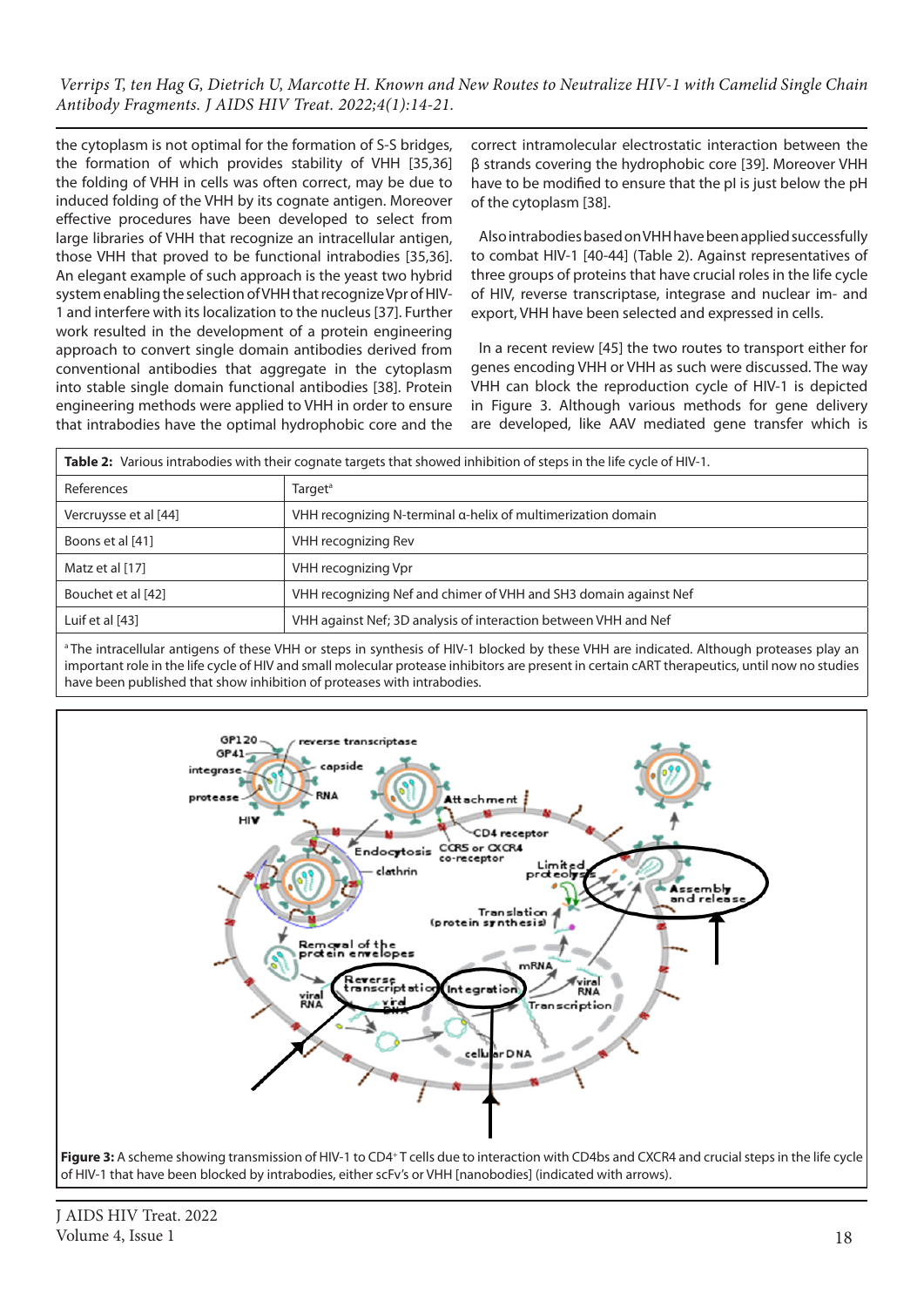promising, the transport of VHH using protein transduction domains, cell penetrating peptides, virus like particles and liposomes/micelles may even be more suitable for getting intrabodies just in the target cells. However more efficient and specific delivery routes are necessary to develop therapies based on intrabodies. Based on the results until now and the further improvement of delivery systems to latently infected CD4+ T cells, there are good prospects to eliminate re-emergence of HIV-1 in these cells in patients that cannot be treated with cART.

## **Final Remarks**

About 30 years ago the discovery of heavy chain antibodies devoid of light chains [46] was considered as a curiosity. At present nearly all pharmaceutical companies are working with nanobodies (VHH) with Sanofi/Ablynx [47] in the lead and their nanobody (VHH) Capiacizumab (ALX0681) is the first FDA approved nanobody. Recently the potential of monoand biheads of VHH to block transmission of HIV-1 has been reviewed [48], therefore we focussed here on displayed VHH. *Lactobacillus* delivery systems would have the advantage of combining the specificity of the VHH antibody with the general beneficial properties of the lactobacilli. As the use of genetically engineered lactobacilli for medical purposes must guarantee their stability and safety, we are developing systems for chromosomal integration of the VHH expression cassette and containment within the host [49]. VHH may become the preferred option for intrabodies that block the Life Cycle of HIV-1. Their simple structure enabled modifications into mono- or bispecific VHH that have better or new functionalities. An example of the latter turned out to provide a complete new potential therapeutic route to clear HIV-1. These bispecific VHH consist of a VHH recognizing CD4bs or another conserved region of the envelope protein of HIV-1, whereas the other VHH target the bispecific VHH - loaded with the virus - to cells not belonging to the immune system, providing a clearance route independent of the immune system [50]. This route may offer a therapy for immunocompromised persons, in particular HIV-1 infected persons that for other health reasons cannot use cART. Also, to deal with latently infected CD4+ T-cells VHH may have a role to play. Various groups have shown that due to their small sizes and the ease to label VHH with dyes [12], effective photo dynamic treatments can be developed [51]. Using labelled bispecific VHH, one recognizing rare markers of infected cells and the other a viral protein present on the cell surface of infected cells may create sufficient difference between healthy and infected CD4+ T cells to treat just infected cells with intrabodies.

#### **References**

1. Eggers C, Arendt G, Hahn K, Husstedt IW, Maschke M, Neuen-Jacob E, et al. HIV-1-associated neurocognitive disorder: epidemiology, pathogenesis, diagnosis, and treatment. Journal of Neurology. 2017 Aug 1;264(8):1715–27.

2. Caskey M, Schoofs T, Gruell H, Settler A, Karagounis T, Kreider

J AIDS HIV Treat. 2022 Volume 4, Issue 1 19

EF, et al. Antibody 10-1074 suppresses viremia in HIV-1-infected individuals. Nature Medicine. 2017 Feb;23(2):185–91.

3. Cohen YZ, Caskey M. Broadly neutralizing antibodies for treatment and prevention of HIV-1 infection. Current Opinion in HIV and AIDS. 2018 Jul;13(4):366–73.

4. Walker LM, Burton DR. Passive immunotherapy of viral infections: 'super-antibodies' enter the fray. Nature Review Immunology. 2018 May;18(5):297–308.

5. Crowell TA, Colby DJ, Pinyakorn S, Sacdalan C, Pagliuzza A, Intasan J, et al. Safety and efficacy of VRC01 broadly neutralising antibodies in adults with acutely treated HIV (RV397): a phase 2, randomised, double-blind, placebo-controlled trial. The Lancet HIV. 2019 May 1;6(5):e297–306.

6. Beccari MV, Mogle BT, Sidman EF, Mastro KA, Asiago-Reddy E, Kufel WD. Ibalizumab, a Novel Monoclonal Antibody for the Management of Multidrug-Resistant HIV-1 Infection. Antimicrobial Agents and Chemotherapy. 2019 May 24;63(6):e00110-19.

7. Muyldermans S, Atarhouch T, Saldanha J, Barbosa JA, Hamers R. Sequence and structure of VH domain from naturally occurring camel heavy chain immunoglobulins lacking light chains. Protein Engineering. 1994 Sep;7(9):1129–35.

8. Koide A, Koide S. Affinity Maturation of Single-Domain Antibodies by Yeast Surface Display. In: Saerens D, Muyldermans S, editors. Single Domain Antibodies: Methods and Protocols. Totowa, NJ: Humana Press; 2012. p. 431–43. (Methods in Molecular Biology).

9. Strokappe NM, Hock M, Rutten L, Mccoy LE, Back JW, Caillat C, et al. Super Potent Bispecific Llama VHH Antibodies Neutralize HIV via a Combination of gp41 and gp120 Epitopes. Antibodies. 2019 Jun 18;8(2):38.

10. van de Laar T, Visser C, Holster M, López CG, Kreuning D, Sierkstra L, et al. Increased heterologous protein production by Saccharomyces cerevisiae growing on ethanol as sole carbon source. Biotechnology and Bioengineering. 2007;96(3):483–94.

11. Krüger C, Hu Y, Pan Q, Marcotte H, Hultberg A, Delwar D, et al. In situ delivery of passive immunity by lactobacilli producing singlechain antibodies. Nature Biotechnology. 2002 Jul;20(7):702–6.

12. Traenkle B, Rothbauer U. Under the Microscope: Single-Domain Antibodies for Live-Cell Imaging and Super-Resolution Microscopy. Frontiers in Immunology. 2017;8:1030.

13. Strokappe N, Szynol A, Aasa-Chapman M, Gorlani A, Forsman Quigley A, Hulsik DL, et al. Llama Antibody Fragments Recognizing Various Epitopes of the CD4bs Neutralize a Broad Range of HIV-1 Subtypes A, B and C. PLoS One. 2012 Mar 15;7(3):e33298.

14. Harmsen MM, Ruuls RC, Nijman IJ, Niewold TA, Frenken LGJ, de Geus B. Llama heavy-chain V regions consist of at least four distinct subfamilies revealing novel sequence features. Molecular Immunology. 2000 Aug 1;37(10):579–90.

15. Deschacht N, Groeve KD, Vincke C, Raes G, Baetselier PD, Muyldermans S. A Novel Promiscuous Class of Camelid Single-Domain Antibody Contributes to the Antigen-Binding Repertoire. The Journal of Immunology. 2010 May 15;184(10):5696–704.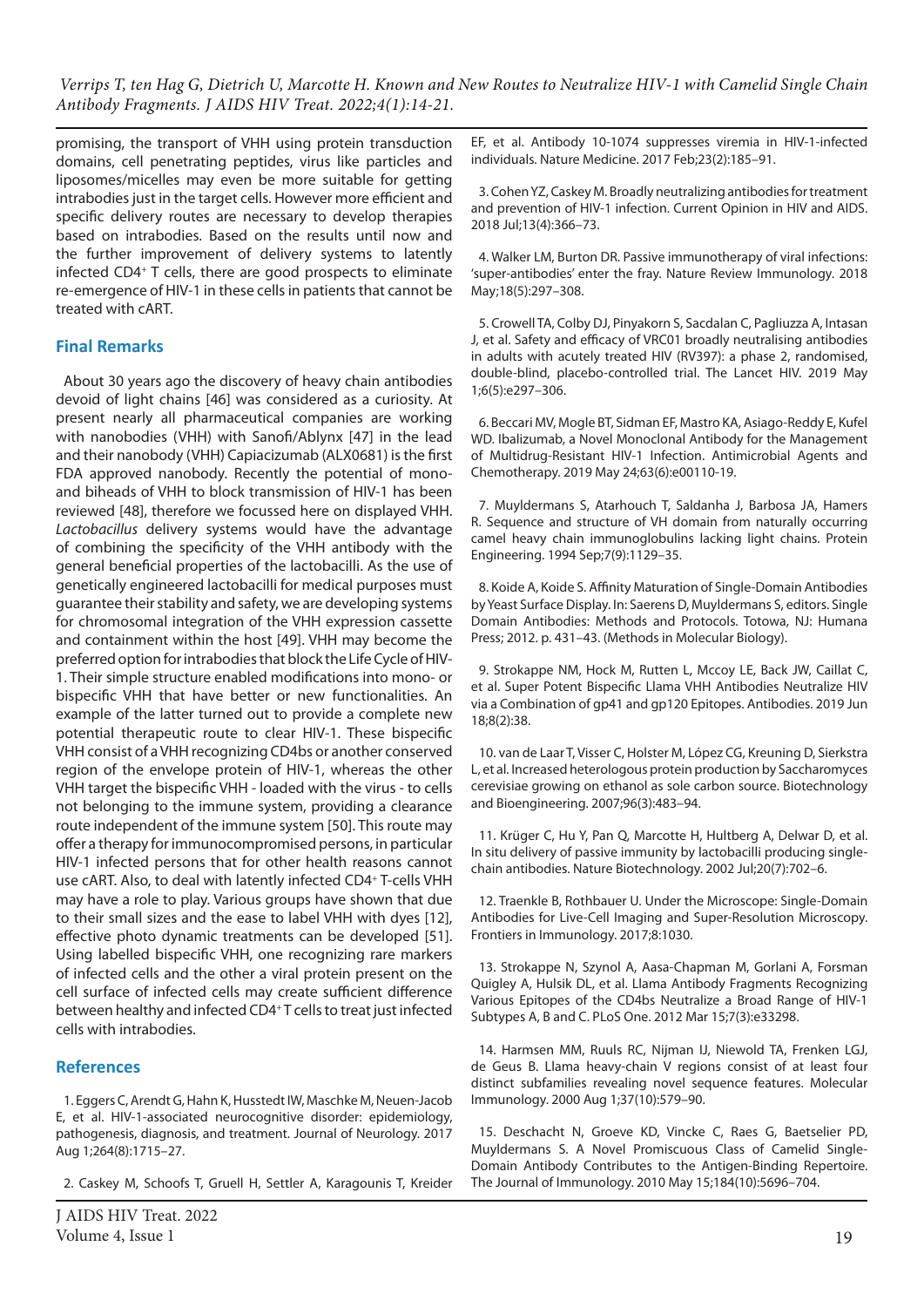16. Forsman A, Beirnaert E, Aasa-Chapman MMI, Hoorelbeke B, Hijazi K, Koh W, et al. Llama Antibody Fragments with Cross-Subtype Human Immunodeficiency Virus Type 1 (HIV-1)-Neutralizing Properties and High Affinity for HIV-1 gp120. Journal of Virology. 2008 Dec 15;82(24):12069–81.

17. Matz J, Kessler P, Bouchet J, Combes O, Ramos OHP, Barin F, et al. Straightforward Selection of Broadly Neutralizing Single-Domain Antibodies Targeting the Conserved CD4 and Coreceptor Binding Sites of HIV-1 gp120. Journal of Virology. 2013 Jan 15;87(2):1137–49.

18. Acharya P, Luongo TS, Georgiev IS, Matz J, Schmidt SD, Louder MK, et al. Heavy Chain-Only IgG2b Llama Antibody Effects Near-Pan HIV-1 Neutralization by Recognizing a CD4-Induced Epitope That Includes Elements of Coreceptor- and CD4-Binding Sites. Journal of Virology. 2013 Sep 15;87(18):10173–81.

19. McCoy LE, Rutten L, Frampton D, Anderson I, Granger L, Bashford-Rogers R, et al. Molecular Evolution of Broadly Neutralizing Llama Antibodies to the CD4-Binding Site of HIV-1. PLoS Pathogens. 2014 Dec 18;10(12):e1004552.

20. Koch K, Kalusche S, Torres JL, Stanfield RL, Danquah W, Khazanehdari K, et al. Selection of nanobodies with broad neutralizing potential against primary HIV-1 strains using soluble subtype C gp140 envelope trimers. Science Reports. 2017 Aug 21;7(1):8390.

21. Rasmussen SGF, Choi H-J, Fung JJ, Pardon E, Casarosa P, Chae PS, et al. Structure of a nanobody-stabilized active state of the β2 adrenoceptor. Nature. 2011 Jan;469(7329):175–80.

22. Abdool Karim Q, Abdool Karim SS, Frohlich JA, Grobler AC, Baxter C, Mansoor LE, et al. Effectiveness and Safety of Tenofovir Gel, an Antiretroviral Microbicide, for the Prevention of HIV Infection in Women. Science. 2010 Sep 3;329(5996):1168–74.

23. Gorlani A, Brouwers J, McConville C, van der Bijl P, Malcolm K, Augustijns P, et al. Llama Antibody Fragments Have Good Potential for Application as HIV Type 1 Topical Microbicides. AIDS Research and Human Retroviruses. 2012 Feb 1;28(2):198–205.

24. QVQ website: www.qvquality.com.

25. Wang SX, Michiels J, Ariën KK, New R, Vanham G, Roitt I. Inhibition of HIV Virus by Neutralizing Vhh Attached to Dual Functional Liposomes Encapsulating Dapivirine. Nanoscale Research Letters. 2016 Jul 28;11:350.

26. Woodman Z. Can one size fit all? Approach to bacterial vaginosis in sub-Saharan Africa. Annals of Clinical Microbiology and Antimicrobials. 2016 Mar 11;15:16.

27. Petrova MI, van den Broek M, Balzarini J, Vanderleyden J, Lebeer S. Vaginal microbiota and its role in HIV transmission and infection. FEMS Microbiology Reviews. 2013 Sep 1;37(5):762–92.

28. Passmore J-AS, Jaspan HB, Masson L. Genital inflammation, immune activation and risk of sexual HIV acquisition. Current Opinion in HIV and AIDS. 2016 Mar;11(2):156–62.

29. Marcotte H, Larsson PG, Andersen KK, Zuo F, Mikkelsen LS, Brandsborg E, et al. An exploratory pilot study evaluating the supplementation of standard antibiotic therapy with probiotic lactobacilli in south African women with bacterial vaginosis. BMC

Infectious Diseases. 2019 Sep 18;19:824.

30. Pant N, Hultberg A, Zhao Y, Svensson L, Pan-Hammarström Q, Johansen K, et al. Lactobacilli Expressing Variable Domain of Llama Heavy-Chain Antibody Fragments (Lactobodies) Confer Protection against Rotavirus-Induced Diarrhea. The Journal of Infectious Diseases. 2006 Dec 1;194(11):1580–8.

31. Andersen KK, Strokappe NM, Hultberg A, Truusalu K, Smidt I, Mikelsaar R-H, et al. Neutralization of Clostridium difficile Toxin B Mediated by Engineered Lactobacilli That Produce Single-Domain Antibodies. Infection and Immunity. 84(2):395–406.

32. Kalusche S, Vanshylla K, Kleipass F, Gruell H, Müller B, Zeng Z, et al. Lactobacilli Expressing Broadly Neutralizing Nanobodies against HIV-1 as Potential Vectors for HIV-1 Prophylaxis? Vaccines. 2020 Dec 13;8(4):758.

33. Hagihara Y, Mine S, Uegaki K. Stabilization of an Immunoglobulin Fold Domain by an Engineered Disulfide Bond at the Buried Hydrophobic Region. Journal of Biological Chemistry. 2007 Dec 14;282(50):36489–95.

34. Kabayama H, Takeuchi M, Tokushige N, Muramatsu S, Kabayama M, Fukuda M, et al. An ultra-stable cytoplasmic antibody engineered for in vivo applications. Nature Communications. 2020 Jan 17;11(1):336.

35. Behring S, Hänsch R, Helmsing S, Schirrmann T, Schubert M. Screening for scFv-fragments that are stable and active in the cytosol. Human Antibodies. 2020 Jan 1;28(2):149–57.

36. Moutel S, Bery N, Bernard V, Keller L, Lemesre E, de Marco A, et al. NaLi-H1: A universal synthetic library of humanized nanobodies providing highly functional antibodies and intrabodies. Akhmanova A, editor. eLife. 2016 Jul 19;5:e16228.

37. Soetens E, Ballegeer M, Saelens X. An Inside Job: Applications of Intracellular Single Domain Antibodies. Biomolecules. 2020 Dec 12;10(12):1663.

38. Woods J. Selection of Functional Intracellular Nanobodies. SLAS DISCOVERY: Advancing the Science of Drug Discovery. 2019 Aug 1;24(7):703–13.

39. Renisio J-G, Pérez J, Czisch M, Guenneugues M, Bornet O, Frenken L, et al. Solution structure and backbone dynamics of an antigen-free heavy chain variable domain (VHH) from Llama. Proteins: Structure, Function, and Bioinformatics. 2002;47(4):546–55.

40. Alfadhli A, Romanaggi C, Barklis RL, Merutka I, Bates TA, Tafesse FG, et al. Capsid-specific nanobody effects on HIV-1 assembly and infectivity. Virology. 2021 Oct 1;562:19–28.

41. Boons E, Li G, Vanstreels E, Vercruysse T, Pannecouque C, Vandamme A-M, et al. A stably expressed llama single-domain intrabody targeting Rev displays broad-spectrum anti-HIV activity. Antiviral Research. 2014 Dec 1;112:91–102.

42. Bouchet J, Hérate C, Guenzel CA, Vérollet C, Järviluoma A, Mazzolini J, et al. Single-Domain Antibody-SH3 Fusions for Efficient Neutralization of HIV-1 Nef Functions. Journal of Virology. 2012 May 1;86(9):4856–67.